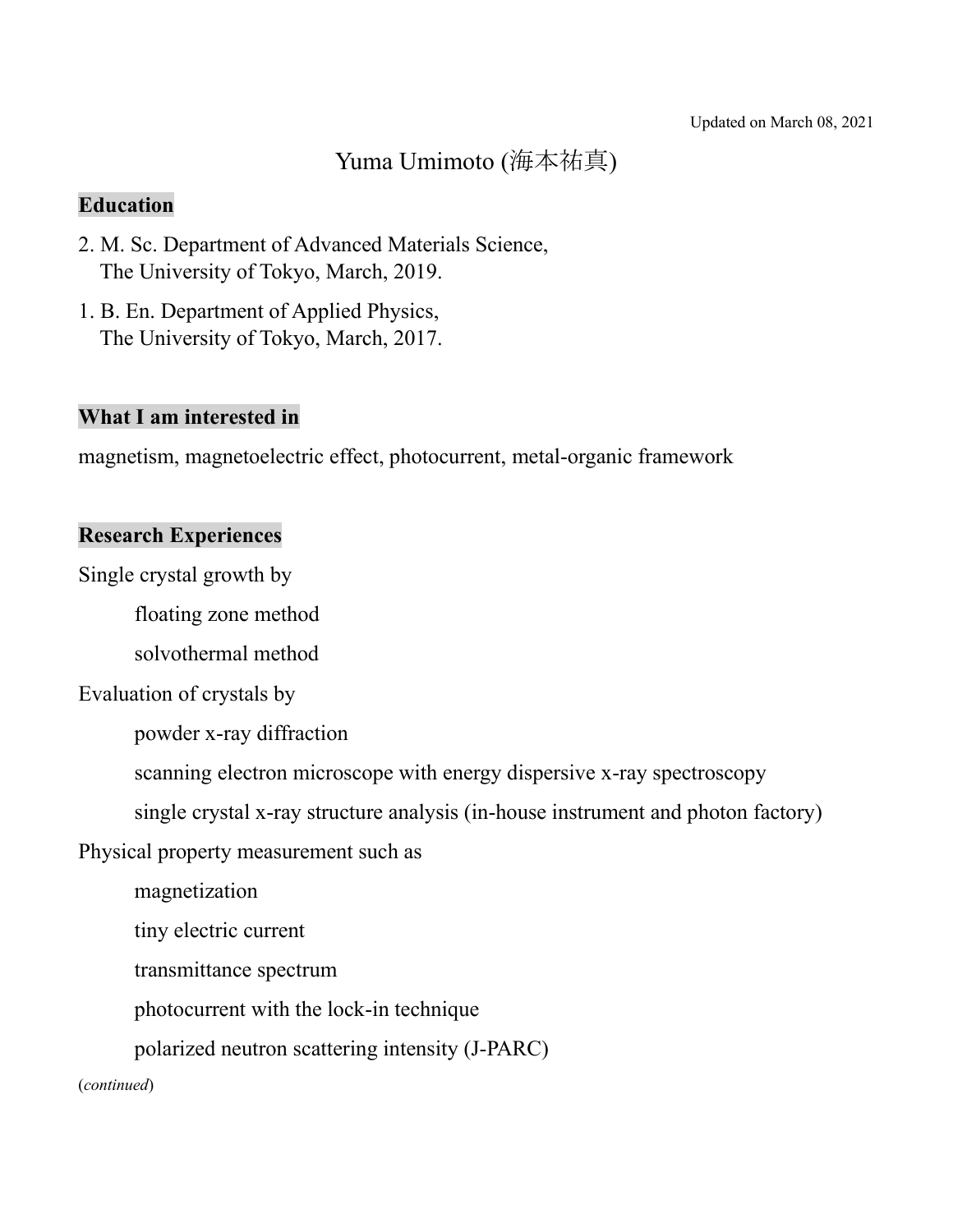### **Peer-reviewed papers**

- 2. T. Sato\*, Y. Umimoto\*, Y. Sugita, Y. Kato, and Y. Motome (\*equal contribution), *Optical Hall response in spin-orbit coupled metals: Comparative study of magnetic cluster monopole, quadrupole, and toroidal orders*, [Physical Review B](https://journals.aps.org/prb/abstract/10.1103/PhysRevB.103.054416) **103**, 054416 (2021).
- 1. Y. Umimoto, N. Abe, S. Kimura, Y. Tokunaga, and T.-h. Arima, *Out-of-plane electric polarization in double-fan magnetic phase of Y-type hexaferrite*, [Physical Review B](https://journals.aps.org/prb/abstract/10.1103/PhysRevB.101.100403) **101**, 100403(R) (2020).

# **Presentations (international)**

- 3. Y. Umimoto, N. Abe, S. Kimura, Y. Tokunaga, and T.-h. Arima, *A new way to control magnetism in Y-type hexaferrite*, Gordon Research Conference (2018), Lewiston, USA.
- 2. Y. Umimoto, N. Abe, S. Kimura, Y. Tokunaga, and T.-h. Arima, *A new way to control magnetism in Y-type hexaferrite*, J-Physics (2018), Awaji, Japan.
- 1. Y. Umimoto, Y. Tokunaga, N. Abe, V. Kocsis, Y. Taguchi, Y. Tokura and T.-h. Arima, *Control of the toroidal moment in a room-temperature multiferroic Y-type hexaferrite*   $Ba_{2-x}Sr_{x}Co_{2}Fe_{12-y}Al_{y}O_{22}$

The 9th APCTP Workshop on Multiferroics (2017), Kashiwa, Japan.

(*continued*)